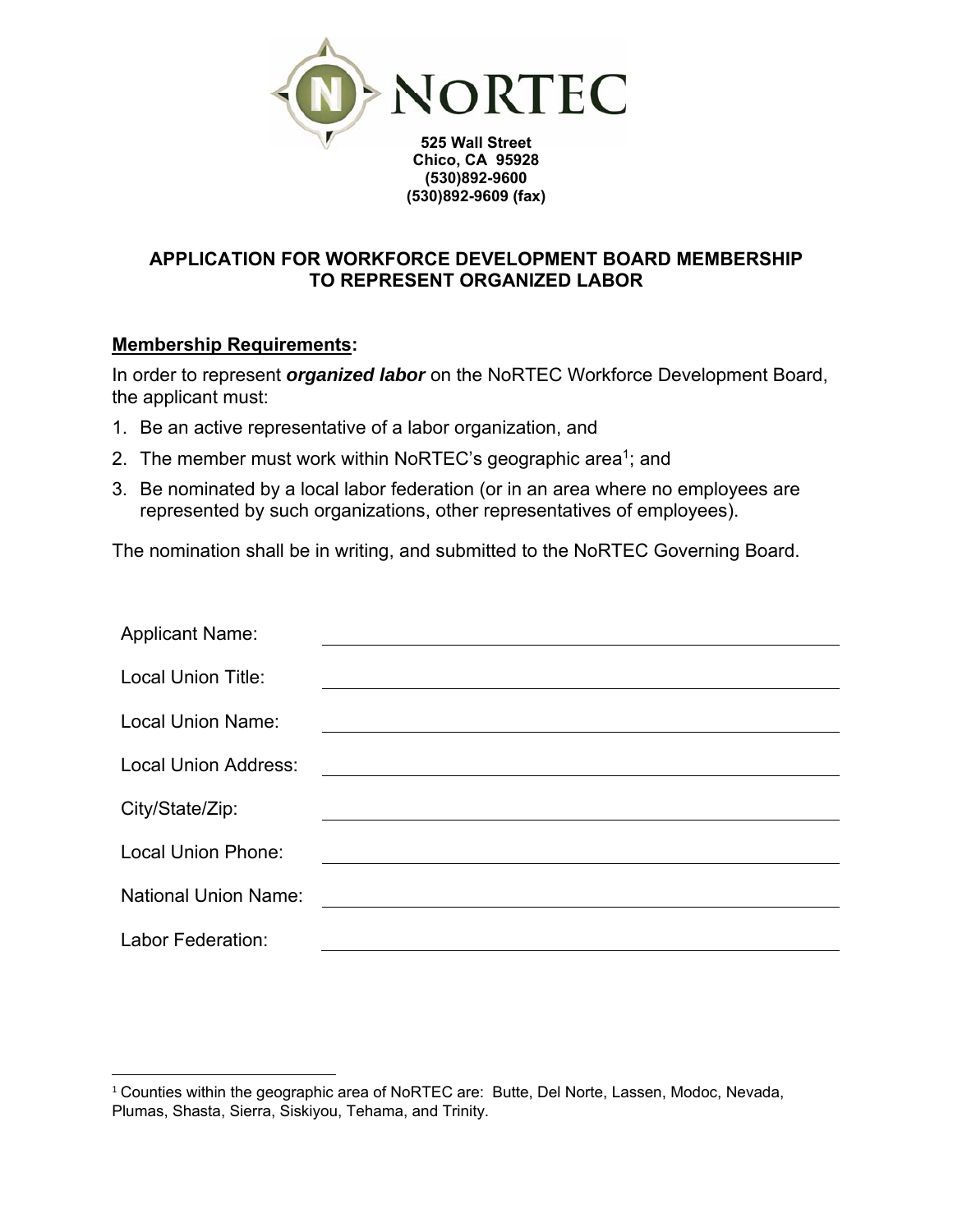Briefly describe your duties/responsibilities with the union:

Are you a member of a joint labor-management (or union affiliated) registered apprenticeship program? If so, please provide details on the program and your role in its operation.

What additional areas of expertise or interest do you have that may be helpful to the Workforce Development Board? (This includes membership on other boards or service organizations.)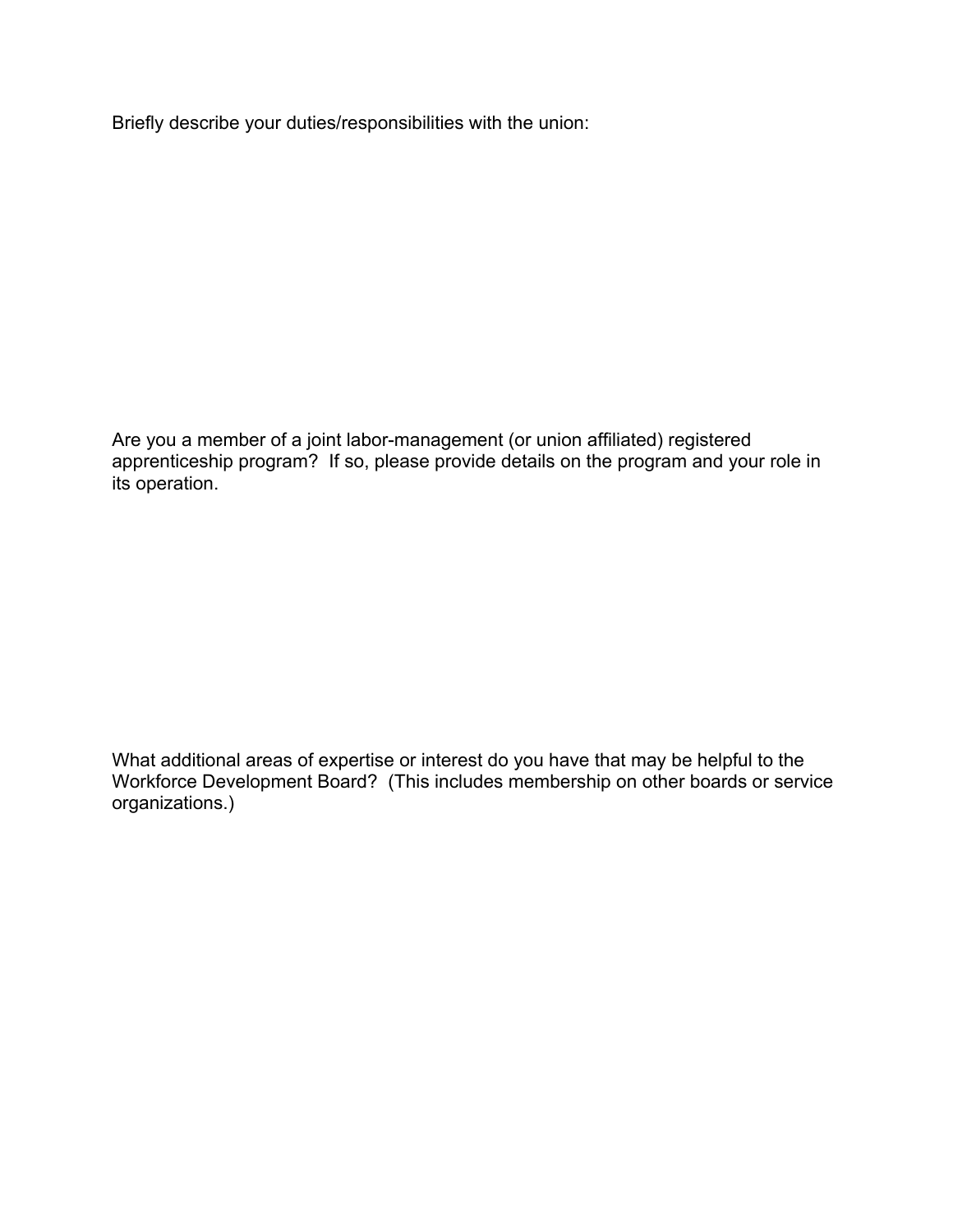The NoRTEC Workforce Development Board meets four times a year, and a quorum of members must be present at each meeting in order to conduct business. The meetings are usually held in a central location (Oroville, Chico, Red Bluff, Anderson or Redding) on the following dates:

- 1. The fourth Thursday of January, from 10 am 3 pm
- 2. The fourth Thursday of April, from 10 am 3 pm
- 3. The fourth Thursday of August, from 10 am 3 pm
- 4. The fourth Thursday of October from 10am 3 pm

Will you be able to attend all four of these meetings each year? (We understand an occasional scheduling conflict or emergency will occur.)

**YES NO** 

Most of NoRTEC's business is conducted over the Internet via our website and e-mail, but we request contact information. Please provide the following:

| <b>County of Residence:</b>  |  |
|------------------------------|--|
| <b>Mailing Address:</b>      |  |
| City/State/Zip:              |  |
| Telephone:                   |  |
| E-mail <sup>2</sup> Address: |  |
| <b>Business Phone/Fax:</b>   |  |

Is there additional information you think we need to know? If so, please provide it below:

<sup>&</sup>lt;sup>2</sup> The majority of NoRTEC business is conducted via e-mail and over the Internet. Please provide an e-mail address you check regularly.